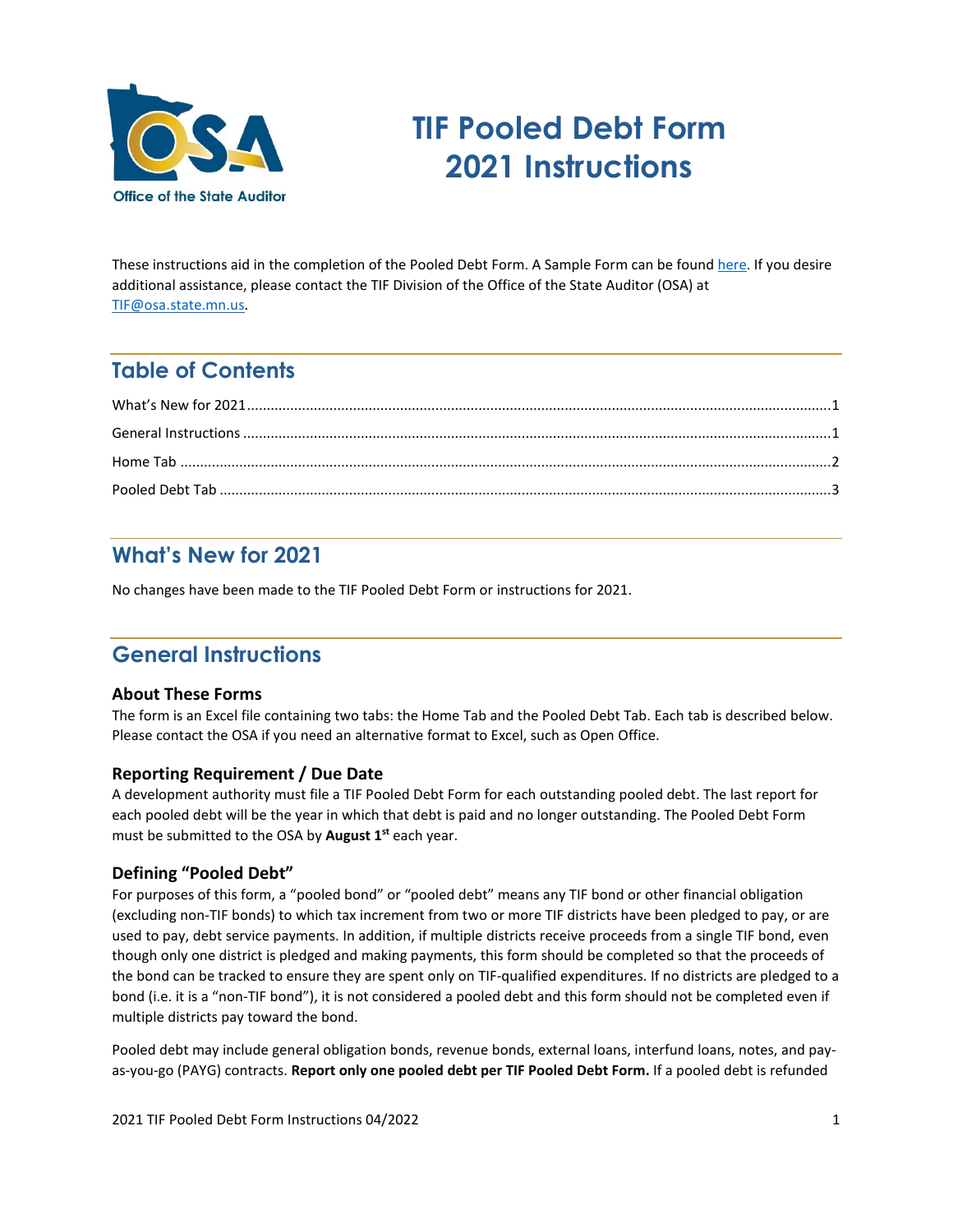by another pooled debt, then two forms should be submitted; one form for the original pooled debt and one form for the refunding debt.

"Pooled debt" does NOT refer to multiple debts being consolidated in a refunding where tax increment from only one TIF district is pledged. The following are examples of bonds or other financial obligations that one might casually think of as "pooled debt," but which **may or may not be** considered "pooled debt" for purposes of the TIF Pooled Debt Form:

- If a single bond issue has been divided into several series, and the tax increment from a single TIF district is pledged to a series, then the series is NOT considered a "pooled debt." However, if tax increment from more than one TIF district actually is used to pay debt service on a series, then that series is a "pooled debt." Each series is a separate debt.
- If other revenue sources and tax increments from a single TIF district are pledged to pay, or are being used to pay, debt service payments, then the debt is NOT considered a "pooled debt." However, if tax increments from more than one TIF district and other revenue sources are pledged to pay, or are being used to pay, debt service payments, then the debt is a "pooled debt."

#### **Downloading the Pooled Debt Form**

The Pooled Debt Form must be downloaded through the State [Auditor's Form Entry System \(SAFES\)](https://safes.osa.state.mn.us/) and completed offline. Within SAFES, the Pooled Debt Form can be found by going to Forms, selecting the appropriate reporting year, and looking under the TIF tab. You must have a username and password to access SAFES. If you need a username and/or password or are new to SAFES, please watch our short [SAFES instructional video.](https://www.osa.state.mn.us/forms-deadlines/submit-forms/safes-training-video/)

If you have not previously filed a Pooled Debt Form for a particular debt, contact the OSA to have the form generated and made available to you in SAFES. For a debt previously reported to the OSA, certain fields in the form may be populated and locked with information previously provided. If these fields contain inaccurate information or if you have any other questions or concerns, please make a note in the comment box at the end of the form or contact the OSA.

#### **Red Messages**

Red messages appear in the right margin of the Pooled Debt tab. A red message indicates that an entry must be made or an error exists which must be resolved before the form can be successfully submitted. Once the entry is made or the error corrected, the red message will no longer be displayed. All of the red messages must be eliminated before the form can be uploaded through SAFES.

#### **Submitting the Pooled Debt Form**

The Pooled Debt Form must be submitted through the [State Auditor's Form Entry System \(SAFES\).](https://safes.osa.state.mn.us/) Within SAFES, submit the form by going to Submit Documents, browse to select the completed form, and click Submit. Confirmation that the form was imported should be shown under Forms page. If the upload failed, the system will indicate issues must be resolved before the file can be submitted. For assistance please refer to th[e SAFES](https://www.osa.state.mn.us/training-guidance/guidance/frequently-asked-questions/?category=safes)  [Frequently Asked Questions](https://www.osa.state.mn.us/training-guidance/guidance/frequently-asked-questions/?category=safes) or watch our short [SAFES instructional video.](https://www.osa.state.mn.us/forms-deadlines/submit-forms/safes-training-video/)

If you encounter errors uploading a file, please log out of SAFES and open your reporting form in Excel. Make the necessary corrections so that no red messages remain on the form. Log back into SAFES and repeat the uploading process.

### <span id="page-1-0"></span>**Home Tab**

The Home Tab contains general information, helpful instructions, and links that may be useful for completing the form. This tab also contains a table showing the number of red messages that must be eliminated before the form can be uploaded.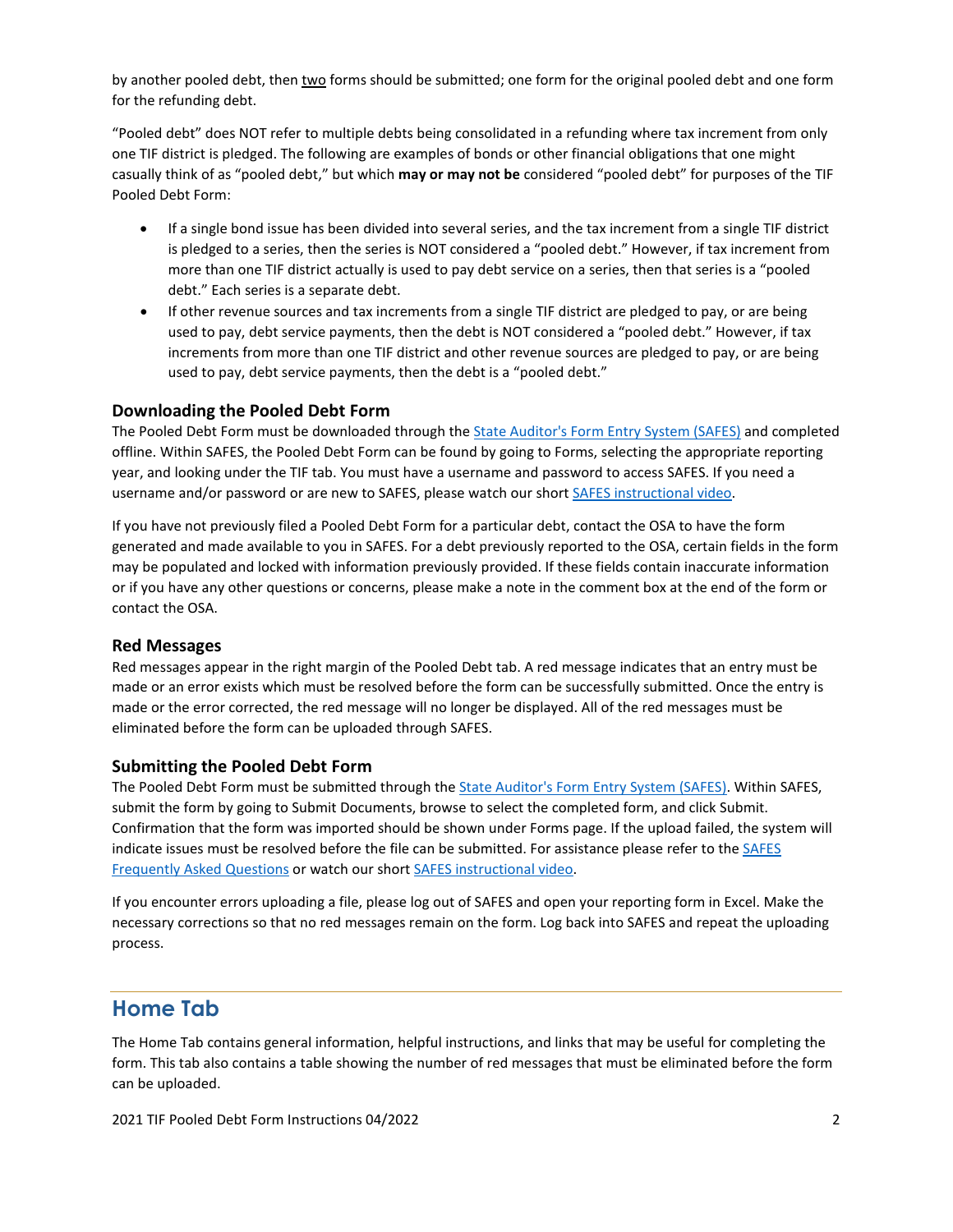### <span id="page-2-0"></span>**Pooled Debt Tab**

The Pooled Debt Tab is used for reporting information about the pooled debt. This information should match, in total, the information reported on the multiple TIF Annual Reporting Forms for the districts that are pooling resources relative to the issuance and servicing of the pooled debt.

#### **Debt Information**

Line 1 - Development Authority This field will be populated and locked by the OSA with the name of the development authority.

Line 2 – Refunded Select "Yes" if the pooled debt issue was refunded by a subsequent refunding bond; select "No" if it was not.

#### Line 3 - Pooled Debt Name

This field will be populated and locked by the OSA with the pooled debt name.

#### Line 4 – Refunding

This field will be populated and locked by the OSA with information that was previously provided as to whether the debt is a refunding of a previous debt.

#### Line 5 – Type

This field will be populated and locked by the OSA with the type of debt.

#### Line 6 - Issue Date

This field will be populated and locked by the OSA with the issue date that was previously provided.

#### Line 7 - Final maturity date

This field will be populated and locked by the OSA with the final maturity date that was previously provided.

#### Line 8 - Interest Rate Range

This field will be populated and locked by the OSA with the interest rates that were previously provided.

#### **Totals**

#### Line 9 - Issued

This field identifies the total issue amount of the debt and is automatically calculated as the sum of column D, on line 14.

#### Line 10 – Refunded

This field identifies the total refunded amount for this debt and is automatically calculated as the sum of column E, on line 14.

#### Line 11 - Principal Paid

This field identifies the total principal paid through the current reporting year and is automatically calculated as the sum of columns F and G, on line 14.

#### Line 12 - Principal Outstanding

This field identifies the current amount of outstanding principal for the debt and is automatically calculated as the result of line 9 minus lines 10 and 11.

#### Line 13 - Interest Paid

This field identifies the total interest paid through the current reporting year and is automatically calculated as the sum of columns I and J, on line 14.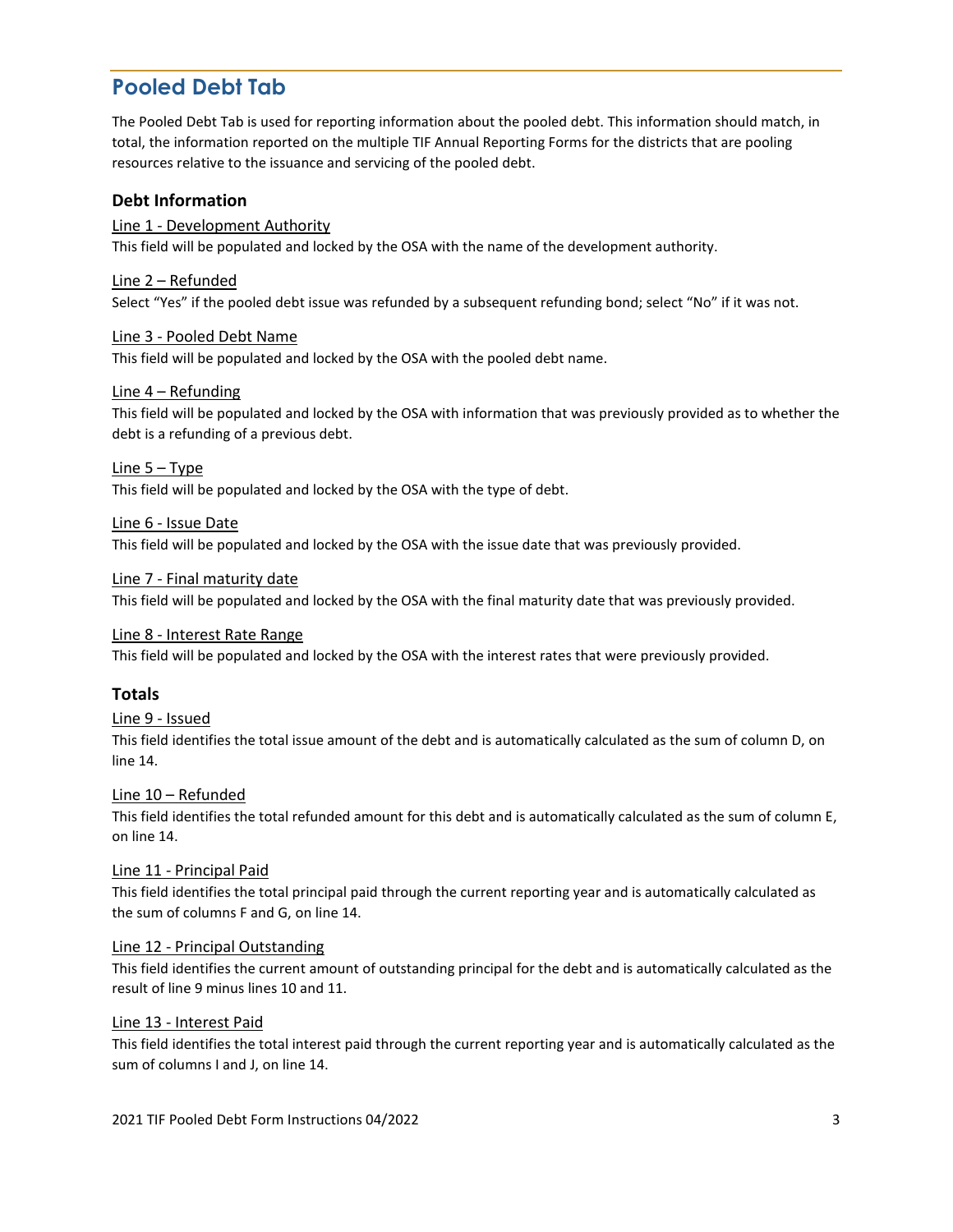### **District or Non-Tax-Increment Account Receiving a Portion of the Debt Issue, Pledged to Pay, or Paying Debt Service**

#### Line 14 - District or Non-Tax Increment Account

Each row in the table represents one TIF district account/fund or one non-tax increment account/fund that:

- Received proceeds from the pooled debt; or
- Paid debt service on the pooled debt; or
- Is pledged to pay debt service on the pooled debt; or
- Is a TIF district account/fund whose TIF plan authorized its funds to be used to pay on the pooled debt.

If this form is the first TIF Pooled Debt Form filed for the pooled debt, you must complete at least two rows of the table, beginning on line 14. Enter \$0 where applicable.

If a form for the debt was filed in prior years, Columns A through C will be populated with the information previously provided and any change will cause a red error message. Columns D, E, F, and I will be populated with prior-year amounts but will be unlocked to allow for editing. Complete the populated rows with current information. If applicable, enter new information on new rows. Enter \$0 where applicable.

#### Columns (A-K):

#### *Column A. District*

To report information for a TIF district account, select the TIF district that is associated with the pooled debt from the drop-down menu in column A. To report information for a non-tax-increment account, skip column A, and enter that information in column B. Complete either column A or column B for a row, but not both.

#### *Column B. Non-Tax-Increment Account*

To report information for a non-tax-increment account, enter the name of the non-tax increment account/fund associated with the pooled debt. If a TIF district account is selected in column A, no entry can be made in column B. Complete either column A or column B, for a row, but not both.

#### *Column C. Pledge*

Select "Yes" if the TIF district account/fund or non-tax increment account/fund is pledged to pay debt service on the pooled debt. Select "No" if not.

#### *Column D. Issue Amount*

Enter the share of the original face amount of the pooled debt that was received by the TIF district account/fund or non-tax-increment account/fund. Enter \$0, if applicable. If this debt is a pooled PAYG obligation, report the applicable share of the face amount of the note. When this form is complete, the sum of the issue amounts reported in this column should equal the face amount of the pooled debt.

#### *Column E. Amount Refunded (if refunded)*

If the pooled debt was refunded, enter the amount refunded that was attributable to the obligations of the TIF district account/fund or non-tax-increment account/fund. The refunded amount cannot exceed the amount that was outstanding. A separate form should be submitted for the refunding bond.

*Column F. Principal-Paid In Prior Years*

Enter the amount spent for principal payments through the end of 2020.

#### *Column G. Principal-Paid In 2021*

Enter the amount spent for principal payments in calendar year 2021.

#### *Column H. Principal-Due In 2022*

Enter the amount of principal payments to be paid in calendar year 2022.

#### 2021 TIF Pooled Debt Form Instructions 04/2022 4